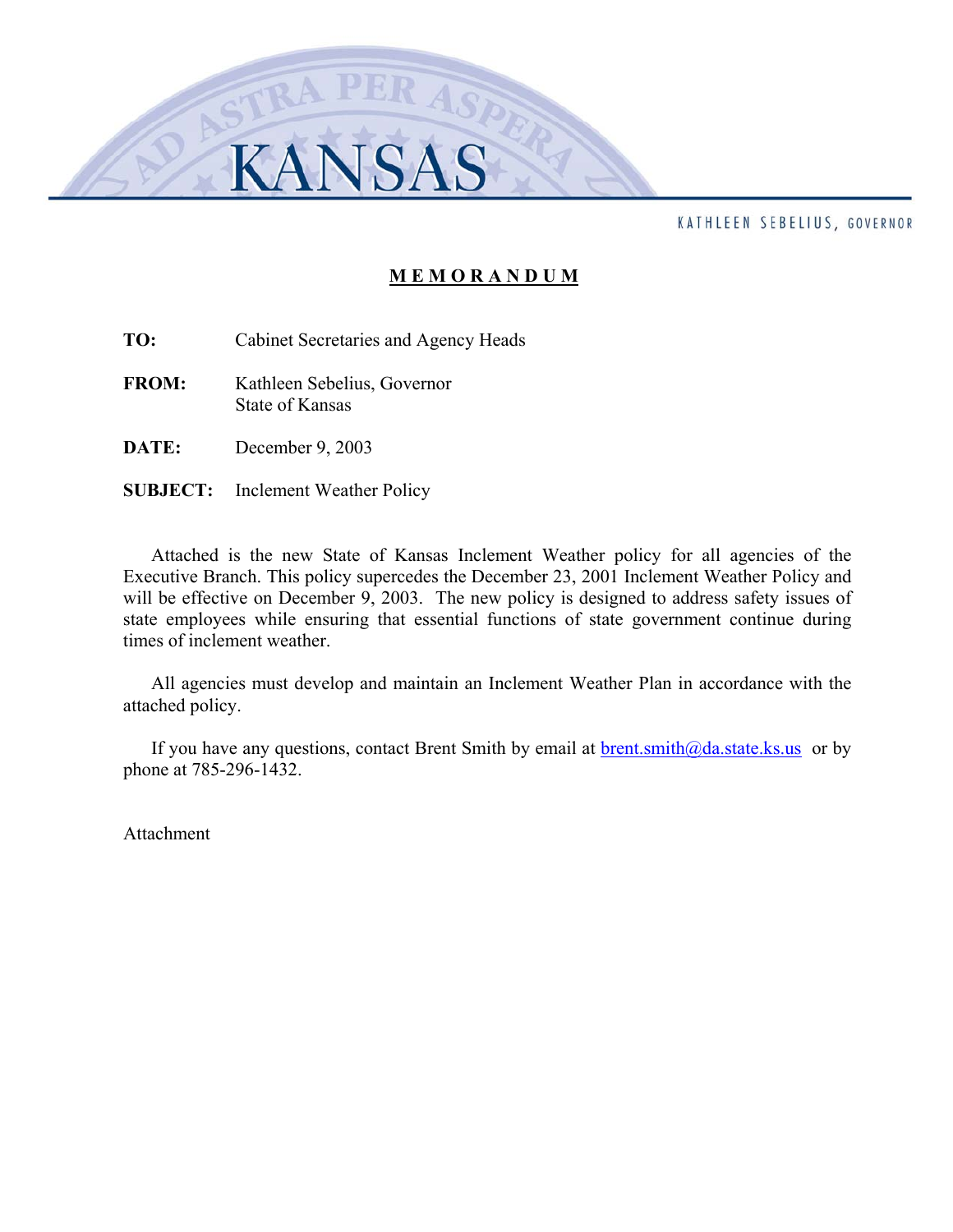## **STATE OF KANSAS INCLEMENT WEATHER POLICY**

The following Inclement Weather Policy shall apply to all agencies of the Executive Branch. The policy is intended to supercede the Inclement Weather Policy dated December 2001. Legislative and Judicial Branch agencies and the Board of Regents institutions are encouraged to develop or review their own plans.

The purpose of closing non-essential services is to provide for the safety of state employees and to enhance the safety of highway travel by allowing for the efficient and effective clearing of roads, and to facilitate law enforcement and emergency vehicle responsiveness to accidents.

## **DECLARATION OF INCLEMENT WEATHER**

- 1. In the event of inclement weather, the Governor may issue a Declaration of Inclement Weather for the entire state, or for one or more geographic areas of the state. Only the Governor or the Governor's designee has the sole authority to issue a Declaration of Inclement Weather for Shawnee County. If a Declaration of Inclement Weather is issued by the Governor, the Governor's Office will communicate the Declaration to employees via the local news media.
- 2. For agency offices located outside Shawnee County, the Declaration of Inclement Weather may be issued by the Cabinet Secretary, Agency Head, or the designee as stipulated in the agency plan. The Governor's Office and the Division of Personnel Services are to be notified by e-mail of the starting and ending times and counties and/or cities covered by a Declaration of Inclement Weather outside Shawnee County. E-mails are to be addressed to the Governor's Chief of Staff, Joyce Allegrucci, and to Brent Smith with the Division of Personnel Services at  $brent \cdot \text{smith}(\partial_a da \cdot state \cdot ks \cdot us$ .
- 3. In the event of a Declaration of Inclement Weather, state government will close for nonessential state employees during the period of Inclement Weather. Benefits eligible nonessential employees who are scheduled to work shall be placed on Inclement Weather Leave.
- 4. The Declaration of Inclement Weather will be communicated by the most practical means available at the time and will include beginning and ending times.
- 5. Executive Branch agencies are directed to develop and maintain a plan detailing how they will provide essential services to the public in the event of inclement weather. For each agency, the plan shall outline the following:
	- A. procedures to be followed in the event of inclement weather;
	- B. employees designated as essential by the agency;
	- C. contingency plan when an essential employee is unable to report to work due to inclement weather; and a
	- D. communication plan for notifying employees of a Declaration of Inclement Weather should a declaration be issued by an Agency Head or Cabinet Secretary. Agencies should take measures to insure that their notification procedures are secure.

### **TIME AND LEAVE**

1. Employees should record paid leave covered by this policy using the Inclement Weather Leave earnings code, which is IWE for exempt employees and IWN for non-exempt employees.